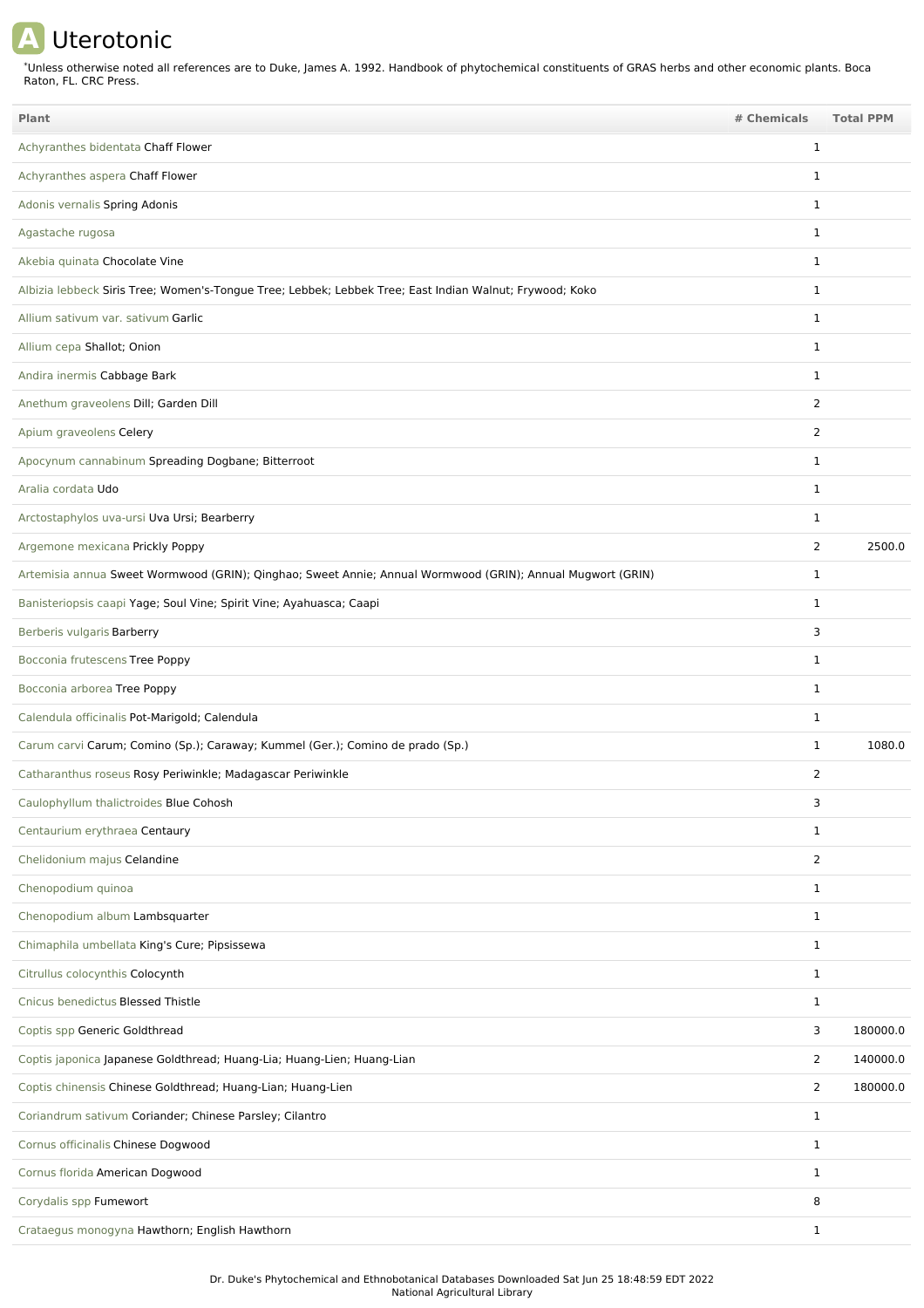| Plant                                                                                                                                             | # Chemicals    | <b>Total PPM</b> |
|---------------------------------------------------------------------------------------------------------------------------------------------------|----------------|------------------|
| Crataegus laevigata Hawthorn; Woodland Hawthorn; English Hawthorn; Whitethorn                                                                     | $\mathbf 1$    |                  |
| Crocus sativus Saffron                                                                                                                            | 1              |                  |
| Crotalaria retusa Rattlepod                                                                                                                       | $\mathbf 1$    |                  |
| Crotalaria juncea Sunhemp                                                                                                                         | $\mathbf{1}$   |                  |
| Cyperus rotundus Nutsedge                                                                                                                         | $\mathbf 1$    |                  |
| Daemonorops draco Dragon's Blood                                                                                                                  | $\mathbf{1}$   |                  |
| Daucus carota Carrot                                                                                                                              | $\mathbf{1}$   | 68.0             |
| Elaeagnus pungens Thorny Silver Berry                                                                                                             | $\mathbf{1}$   |                  |
| Elaeagnus angustifolia Silver Berry; Russian Olive                                                                                                | $\mathbf{1}$   |                  |
| Eleutherococcus senticosus Spiny Ginseng; Wu jia; Eleuthero Ginseng; Siberian Ginseng; Ci wu jia (Pinyin)                                         | $\mathbf{1}$   |                  |
| Ephedra sinica Chinese Ephedra; Ma Huang                                                                                                          | $\mathbf{1}$   |                  |
| Eriobotrya japonica Loquat                                                                                                                        | $\mathbf{1}$   |                  |
| Erythrophleum suaveolens Sassy Bark; Ordeal Tree                                                                                                  | 1              |                  |
| Eschscholzia californica California Poppy                                                                                                         | 4              |                  |
| Eucalyptus globulus Eucalypt; Tasmanian Bluegum; Blue Gum                                                                                         | 1              |                  |
| Euodia rutaecarpa Wou Chou Yu                                                                                                                     | 2              |                  |
| Ficus carica Fig; Feigenbaum (Ger.); Echte Feige (Ger.); Higo (Sp.); Higuera Comun (Sp.); Fico (Ital.); Figueira (Port.); Figuier<br>Commun (Fr.) | 1              |                  |
| Foeniculum vulgare Fennel                                                                                                                         | 2              |                  |
| Forsythia suspensa Lien-Chiao; Lian-Jiao                                                                                                          | 1              |                  |
| Glaucium flavum Horned Poppy                                                                                                                      | $\mathbf 1$    |                  |
| Glechoma hederacea Alehoof                                                                                                                        | 1              | 720.0            |
| Harpagophytum procumbens Devil's Claw; Grapple Plant                                                                                              | 1              |                  |
| Hedera helix Ivy                                                                                                                                  | 1              |                  |
| Helianthus annuus Girasol; Sunflower                                                                                                              | $\overline{2}$ |                  |
| Humulus lupulus Hops                                                                                                                              | $\mathbf{1}$   |                  |
| Hydrastis canadensis Goldenseal                                                                                                                   | 3              | 260000.0         |
| Hyssopus officinalis Hyssop                                                                                                                       | $\mathbf{1}$   |                  |
| Ipomoea violacea Ololiuqui; Tlitlitzen                                                                                                            | 1              | 100.0            |
| Jateorhiza palmata Calumba Root                                                                                                                   | $\mathbf{1}$   | 40000.0          |
| Lavandula latifolia Spike Lavender; Broad-Leaved Lavender; Aspic                                                                                  | $\mathbf{1}$   | 9800.0           |
| Lawsonia inermis Jamaica-Mignonette; Henna; Mignonette; Mignonette Tree                                                                           | $\mathbf{1}$   | 100000.0         |
| Leonurus cardiaca Motherwort                                                                                                                      | 2              |                  |
| Levisticum officinale Lovage                                                                                                                      | 2              |                  |
| Ligustrum lucidum Chinese Privet; Ligustri Fructus; Glossy Privet; Privet; White Waxtree                                                          | 1              |                  |
| Ligustrum japonicum Ligustri Fructus; Japanese Privet                                                                                             | $\mathbf{1}$   |                  |
| Liquidambar styraciflua Sweetgum; American Styrax                                                                                                 | $\mathbf{1}$   |                  |
| Liquidambar orientalis Oriental Styrax; Oriental Storax                                                                                           | $\mathbf{1}$   |                  |
| Luffa aegyptiaca Smooth Loofah; Luffa; Vegetable Sponge                                                                                           | $\mathbf{1}$   |                  |
| Macleaya cordata Plume Poppy                                                                                                                      | 3              |                  |
| Mahonia siamensis                                                                                                                                 | 1              |                  |
| Mahonia repens Oregon Grape-Holly; Creeping Barberry; Oregon Grape; Oregon Barberry                                                               | $\overline{2}$ |                  |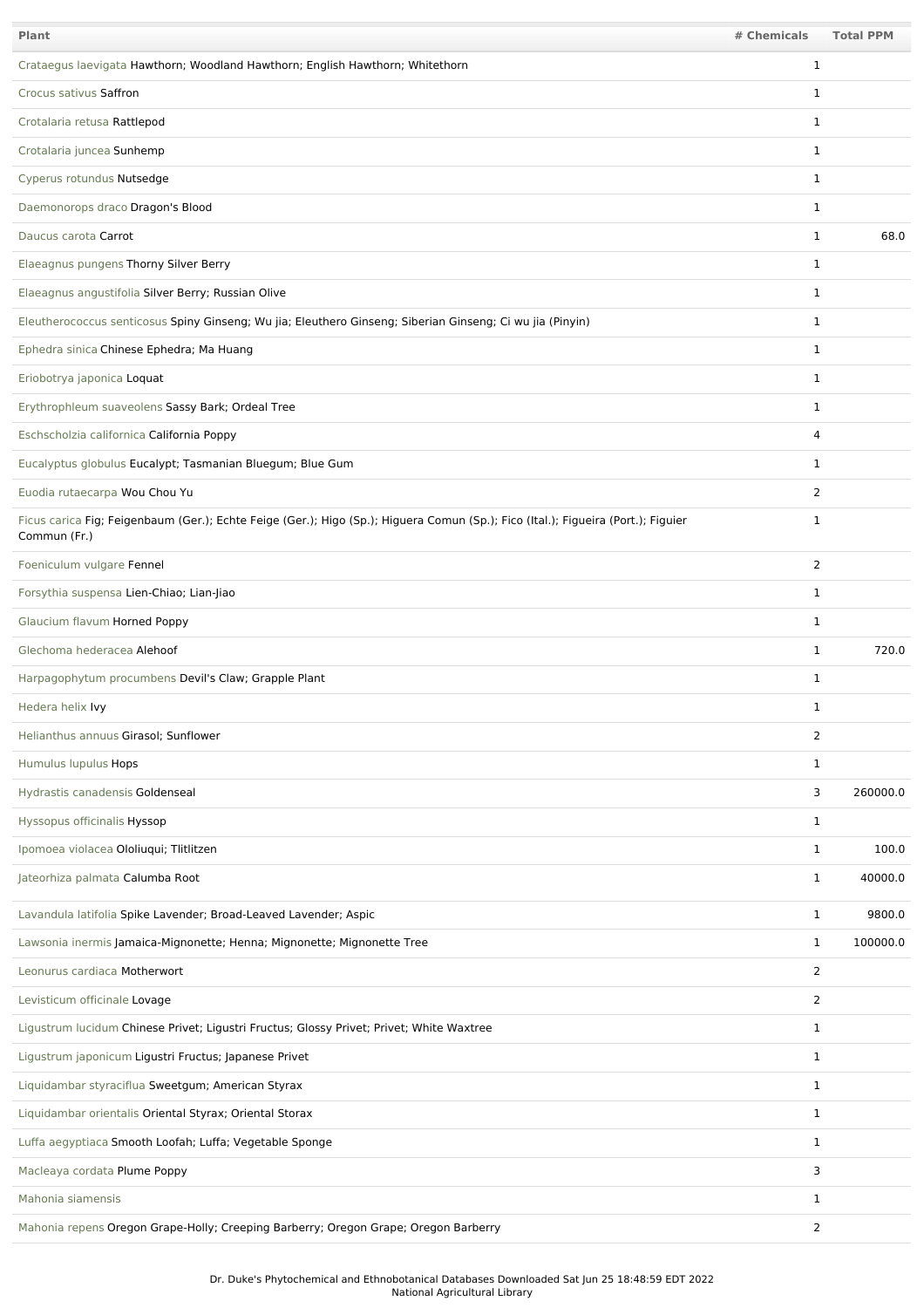| Plant                                                                                                               | # Chemicals    | <b>Total PPM</b> |
|---------------------------------------------------------------------------------------------------------------------|----------------|------------------|
| Mahonia philipinensis                                                                                               | 1              |                  |
| Mahonia nervosa Oregon Barberry; Oregon Grape-Holly; Oregon Grape; Water Holly                                      | 1              |                  |
| Mahonia japonica Japanese Ashberry; Hiiragi-Nanten                                                                  | 2              |                  |
| Mahonia gracilipes                                                                                                  | 2              |                  |
| Mahonia fortunei                                                                                                    | $\mathbf 1$    |                  |
| Mahonia fargesii                                                                                                    | $\overline{2}$ |                  |
| Mahonia aquifolium Holly Mahonia; Blue Barberry; Mountain Grape; Holly Barberry; Oregon Grape                       | 3              |                  |
| Matricaria recutita German Camomile; Wild Camomile; Annual Camomile                                                 | 1              |                  |
| Melaleuca leucadendra Cajeput                                                                                       | 1              |                  |
| Melilotus officinalis Yellow Sweetclover                                                                            | $\mathbf{1}$   |                  |
| Melissa officinalis Lemonbalm; Melissa; Balm; Bee Balm                                                              | $\mathbf 1$    |                  |
| Menispermum canadense Moonseed                                                                                      | $\mathbf{1}$   |                  |
| Mentha x rotundifolia Applemint                                                                                     | 1              |                  |
| Mentha spicata Spearmint; Hortela da Folha Miuda                                                                    | $\mathbf 1$    |                  |
| Mitragyna speciosa Kratum                                                                                           | 1              |                  |
| Moringa oleifera Drumstick Tree; Jacinto (Sp.); Moringa; Benzolive Tree; Horseradish Tree; West Indian Ben; Ben Nut | 1              |                  |
| Myristica fragrans Muskatnussbaum (Ger.); Mace; Nutmeg; nogal moscado (Sp.); nuez moscada (Sp.)                     | $\overline{2}$ | 26840.0          |
| Myroxylon balsamum Peru Balsam; Tolu Balsam                                                                         | 1              |                  |
| Nandina domestica Nanten (Jap.); Heavenly Bamboo; Sacred Bamboo; Southern Heaven Bamboo                             | 2              |                  |
| Nerium oleander Oleander                                                                                            | $\mathbf 1$    |                  |
| Ocimum tenuiflorum Anise-Scented Basil                                                                              | $\mathbf 1$    |                  |
| Ocimum suave Kenyan Tree Basil                                                                                      | 1              |                  |
| Ocimum basilicum Basil; Cuban Basil; Sweet Basil                                                                    | 1              | 2600.0           |
| Oenanthe javanica Javan Water Dropwort                                                                              | 1              |                  |
| Oenanthe crocata Water Dropwort                                                                                     | $\overline{2}$ |                  |
| Oenanthe aquatica Water Fennel; Water Hemlock                                                                       | $\overline{2}$ |                  |
| Olea europaea Olive                                                                                                 | $\mathbf{1}$   |                  |
| Origanum vulgare Wild Oregano; Oregano; Common Turkish Oregano; Pot Marjoram; European Oregano; Wild Marjoram       | $\mathbf 1$    |                  |
| Origanum majorana Sweet Marjoram; Marjoram                                                                          | $\mathbf{1}$   | 9400.0           |
| Paeonia officinalis Double Peony                                                                                    | $\mathbf{1}$   |                  |
| Panax quinquefolius American Ginseng; Ginseng                                                                       | $\mathbf{1}$   |                  |
| Panax japonicus Japanese Ginseng                                                                                    | $\mathbf{1}$   |                  |
| Panax ginseng Oriental Ginseng; Korean Ginseng; Chinese Ginseng; Ginseng                                            | $\mathbf{1}$   |                  |
| Papaver somniferum Opium Poppy; Poppyseed Poppy                                                                     | 3              |                  |
| Papaver bracteatum Great Scarlet Poppy                                                                              | $\mathbf{1}$   |                  |
| Passiflora incarnata Mayapple; Passionflower; Manzana de Mayo                                                       | 2              | 240.0            |
| Peganum harmala Harmel; Syrian Rue                                                                                  | $\mathbf 1$    |                  |
| Peperomia pelucida Pepper elder; Yerba de la plata                                                                  | 1              |                  |
| Perilla frutescens Perilla                                                                                          | $\mathbf{1}$   |                  |
| Petroselinum crispum Parsley                                                                                        | $\overline{2}$ | 119323.0         |
| Phellodendron amurense Po Mu; Amur Cork Tree; Huang Po; Huang Bai                                                   | $\overline{2}$ | 20000.0          |
| Phoradendron juniperinum                                                                                            | $\mathbf{1}$   |                  |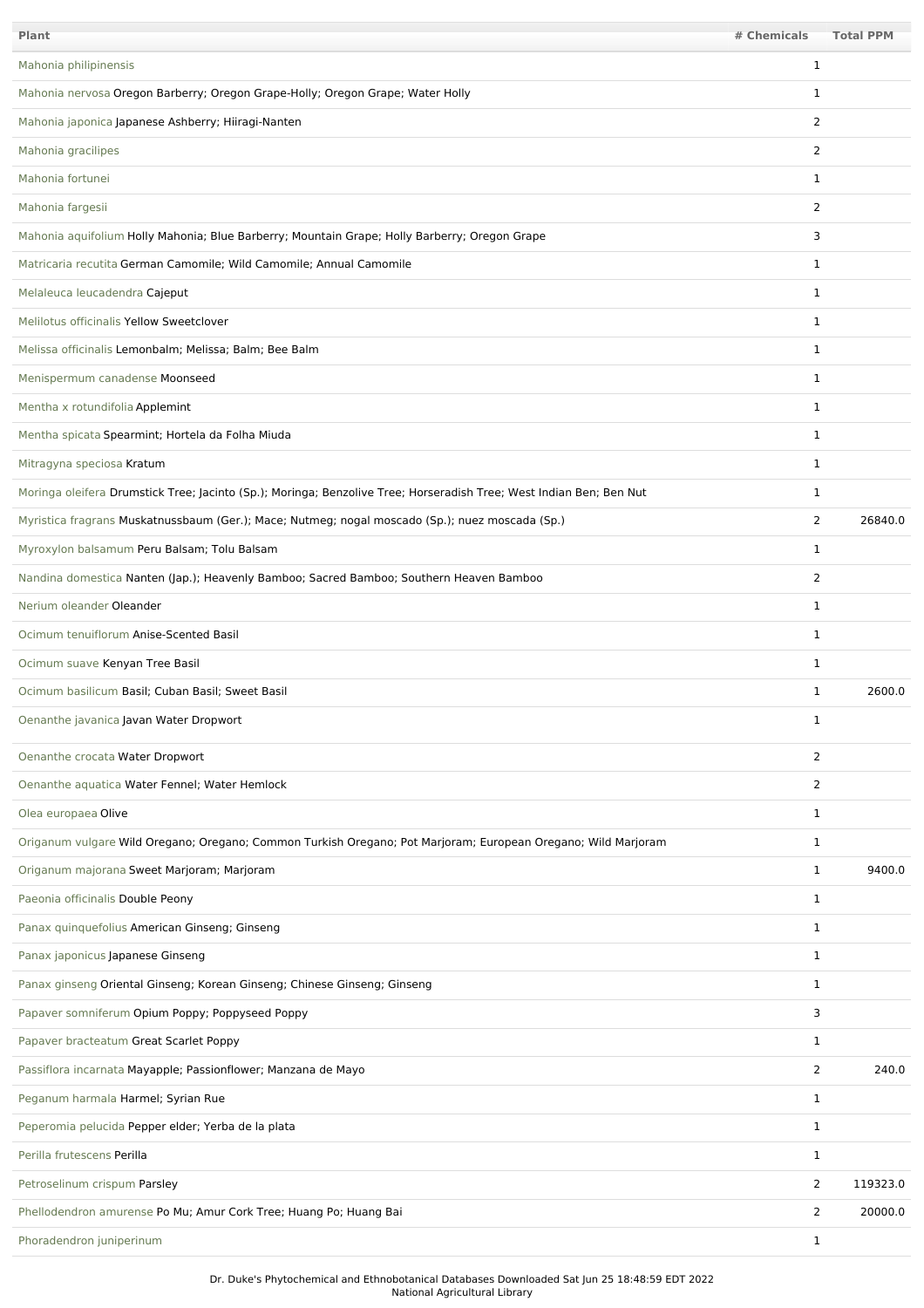| <b>Plant</b>                                                                                                                                                         | # Chemicals  | <b>Total PPM</b> |
|----------------------------------------------------------------------------------------------------------------------------------------------------------------------|--------------|------------------|
| Phytolacca americana Pokeweed                                                                                                                                        | 1            |                  |
| Pimpinella anisum Anise; Sweet Cumin                                                                                                                                 | 1            |                  |
| Piper nigrum Pepper; Black Pepper; White Pepper                                                                                                                      | $\mathbf 1$  |                  |
| Piper cubeba Cubeb; Cubeb Pepper                                                                                                                                     | $\mathbf{1}$ | 1200.0           |
| Piper auritum Hoja Santa; Hierba Santa; Cordoncillo                                                                                                                  | $\mathbf 1$  |                  |
| Pistacia lentiscus Lentisco (Sp.); Mastic; Mastixbaum (Ger.); Mastictree; Chios Mastictree                                                                           | $\mathbf{1}$ |                  |
| Plantago major Common Plantain                                                                                                                                       | 1            |                  |
| Plectranthus amboinicus Cuban Oregano; Amboini Coleus; French Thyme; Spanish Thyme; Soup Mint; Country Borage; Mexican<br>Mint; Indian Borage                        | 1            |                  |
| Podophyllum peltatum Mayapple                                                                                                                                        | $\mathbf 1$  |                  |
| Podophyllum hexandrum Himalayan Mayapple                                                                                                                             | $\mathbf 1$  |                  |
| Prosopis glandulosa Mesquite; Honey Mesquite                                                                                                                         | $\mathbf 1$  |                  |
| Prunella vulgaris Heal-All; Self-Heal                                                                                                                                | $\mathbf{1}$ |                  |
| Prunus cerasus Sour Cherry                                                                                                                                           | $\mathbf{1}$ |                  |
| Prunus africana Bitter Almond; Red Stinkwood                                                                                                                         | 1            |                  |
| Psidium guajava Guava                                                                                                                                                | 1            |                  |
| Punica granatum Granatapfelstrauch (Ger.); Granado (Sp.); Grenadier (Fr.); Mangrano (Sp.); Pomegranate; Romanzeiro (Port.);<br>Granatapfelbaum (Ger.); Zakuro (Jap.) | $\mathbf{1}$ |                  |
| Quisqualis indica Rangoon Creeper                                                                                                                                    | $\mathbf 1$  |                  |
| Rauvolfia vomitoria African Snakeroot                                                                                                                                | 1            |                  |
| Rauvolfia tetraphylla Four-Leaf Devilpepper; Pinque-Pinque                                                                                                           | 1            |                  |
| Rauvolfia serpentina Serpentine Wood; Indian Snakeroot                                                                                                               | 1            | 4000.0           |
| Rivea corymbosa Snakeplant                                                                                                                                           | 1            | 40.0             |
| Rosa woodsii Woods' Rose                                                                                                                                             | $\mathbf 1$  |                  |
| Rosmarinus officinalis Rosemary                                                                                                                                      | $\mathbf 1$  | 21000.0          |
| Salvia triloba Greek Sage                                                                                                                                            | $\mathbf{1}$ | 10400.0          |
| Salvia sclarea Clary Sage                                                                                                                                            | $\mathbf{1}$ |                  |
| Salvia officinalis Sage                                                                                                                                              | $\mathbf{1}$ | 2372.0           |
| Sambucus nigra European Alder; European Elder; European Elderberry; Black Elder; Elder                                                                               | $\mathbf 1$  |                  |
| Sambucus canadensis Sweet Elder; American Elder; Elderberry; American Elderberry                                                                                     | $\mathbf{1}$ |                  |
| Sanguinaria canadensis Bloodroot                                                                                                                                     | 2            |                  |
| Sassafras albidum Sassafras                                                                                                                                          | 2            |                  |
| Satureja montana Winter Savory; Savory                                                                                                                               | $\mathbf{1}$ |                  |
| Satureja hortensis Summer Savory                                                                                                                                     | $\mathbf{1}$ | 1200.0           |
| Sinomenium acutum Ching-Feng-Teng                                                                                                                                    | $\mathbf{1}$ |                  |
| Stephania glabra Indian Tape-Vine                                                                                                                                    | $\mathbf{1}$ |                  |
| Syzygium claviflorum                                                                                                                                                 | 1            |                  |
| Syzygium aromaticum Clovetree; Clove                                                                                                                                 | $\mathbf{1}$ | 40000.0          |
| Terminalia pallida                                                                                                                                                   | $\mathbf{1}$ |                  |
| Terminalia catappa Tropical Almond; Malabar Almond; Indian Almond                                                                                                    | $\mathbf{1}$ |                  |
| Terminalia arjuna Arjuna; Arjun                                                                                                                                      | 1            |                  |
| Ternstroemia gymnanthera                                                                                                                                             | 1            |                  |
| Thymus vulgaris Garden Thyme; Thyme; Common Thyme                                                                                                                    | $\mathbf{1}$ | 12600.0          |